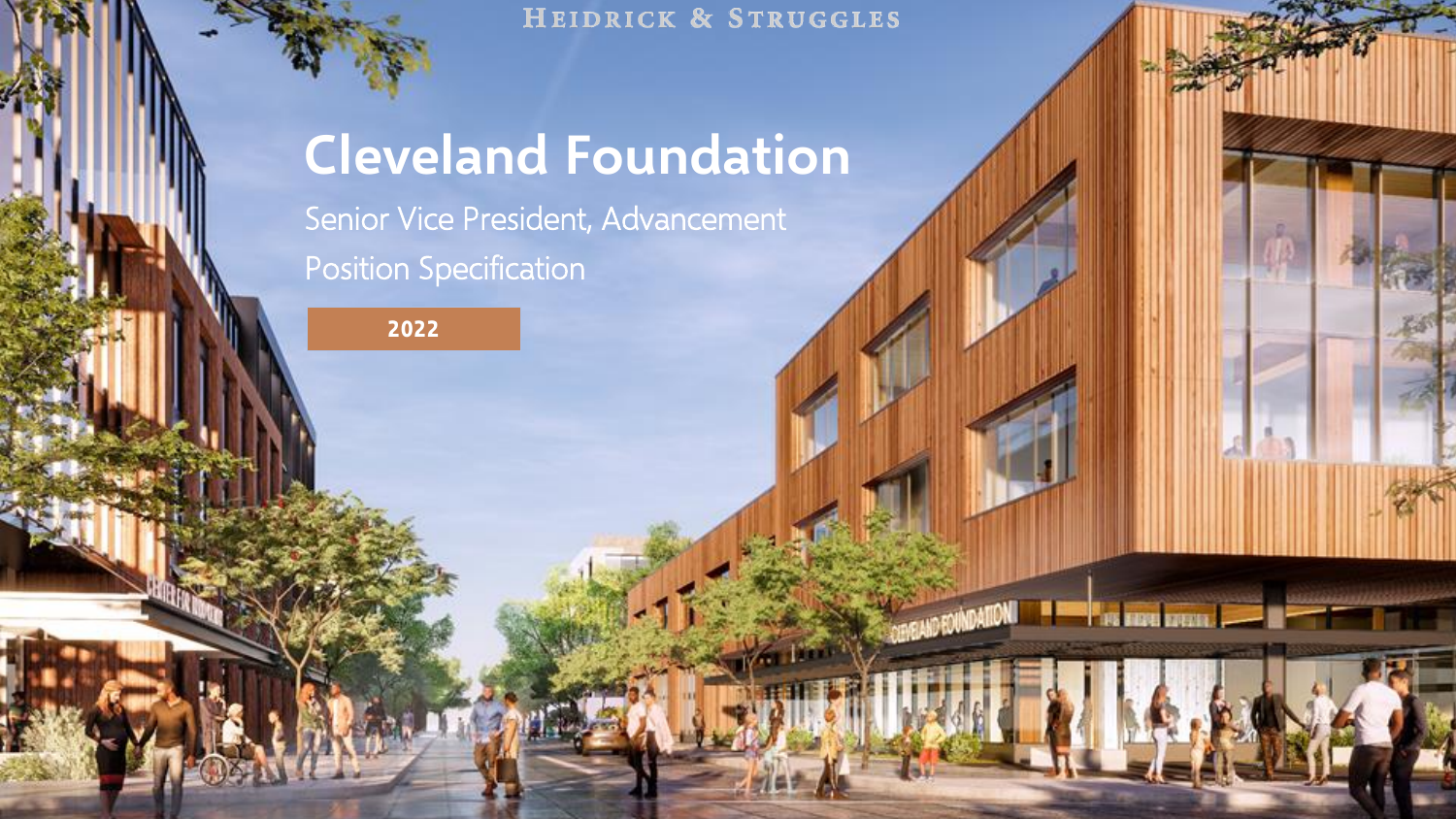**O R G A N I Z A T I O N**  窳 **O V E R V I E W**

- -
	-

T H E **PERSON** 

P O S I T I O N

T H E

#### E N G A G E M E N T T E A M



• Foundation Leadership [Leadership Team](https://www.clevelandfoundation.org/about/staff/) and [Board of Directors](https://www.clevelandfoundation.org/about/board-of-directors/)

#### • Financials [2020 Financials](https://www.clevelandfoundation.org/about/financial-statements/)

Overview **Example 20 Formore than 108 years, the Cleveland Foundation has worked with donors, nonprofit organizations,** and community partners to enhance the quality of life for all Greater Cleveland residents. With a focus on Cuyahoga, Lake and Geauga counties, the foundation builds community endowment, addresses needs through grantmaking and social impact investing, and provides leadership on vital issues. The foundation supports and partners with leaders and organizations working in a variety of fields, including:



The Cleveland Foundation is the world's first community foundation and one of the largest today, with over \$3.2 billion in assets. In 2021, the Foundation lifted up the community with over \$124 million in grants. In addition, contributions from its generous donors totaled almost \$125 million.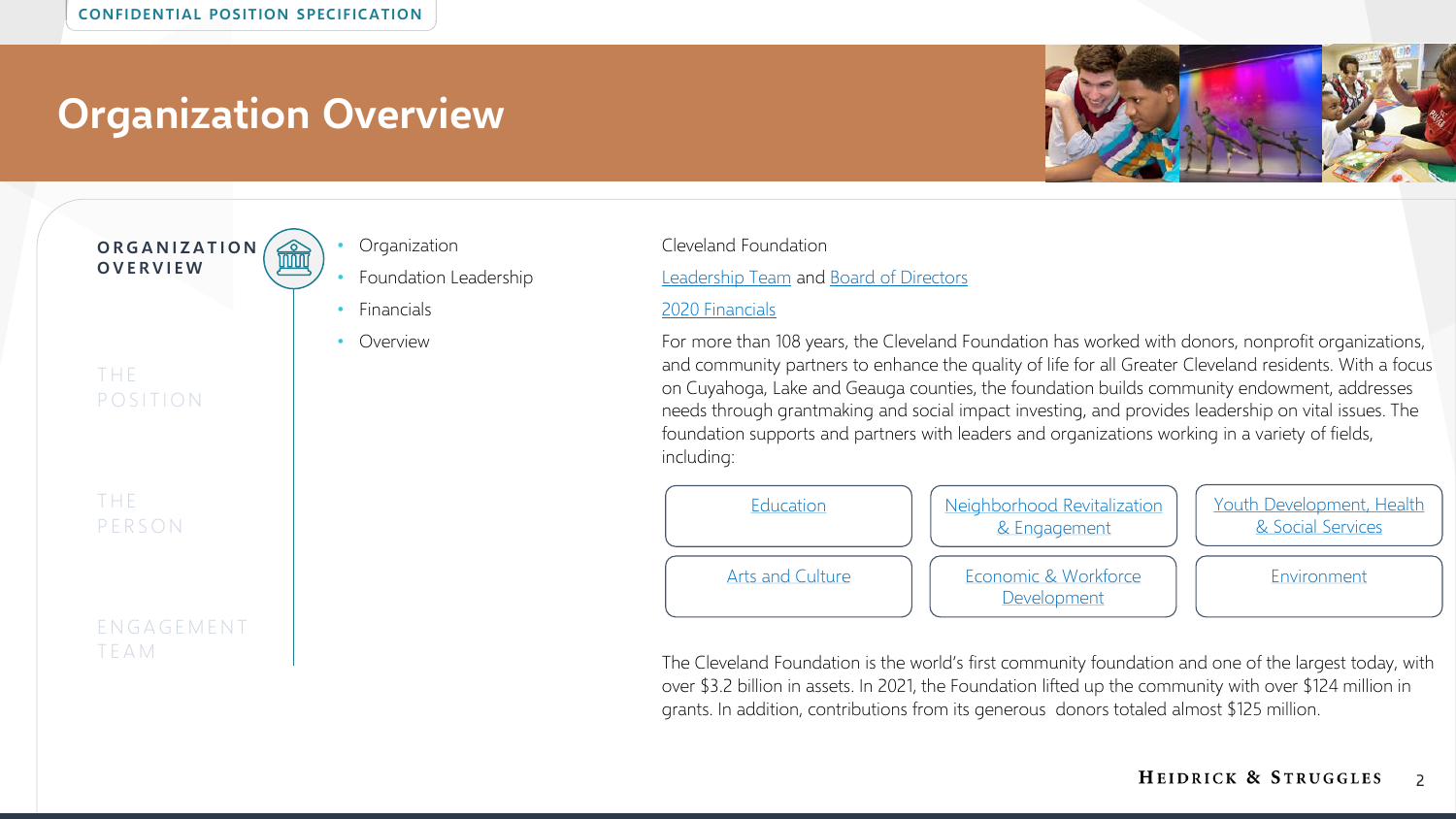**O R G A N I Z A T I O N O V E R V I E W**

T H E P O S I T I O N

T H E **PERSON** 

E N G A G E M E N T T E A M

• New Headquarters in MidTown This is an exciting time at the foundation, as it prepares to move its headquarters into Cleveland's MidTown neighborhood in late 2022. This move will usher in a new era for the Cleveland Foundation and a new way of working with the community. Its new home will provide accessible community space for the people of Greater Cleveland to come together, work together and celebrate together. Building its new home at the center of Cleveland's core will connect the foundation with the amazing work that is planned or already underway in the area, including the long-standing vision of Dunham Tavern Museum to make its campus welcoming and inviting to neighborhood residents; the creation of an innovation district that is focused on an economy that will work for everyone, with jobs of the future for all skill levels; as well as the reimagining of E. 66th Street that has been designed by residents and youth alike to connect the city north to south from Superior Avenue to Euclid Avenue.

Learn more about the building design [here](https://www.clevelandfoundation.org/about/headquarters/).



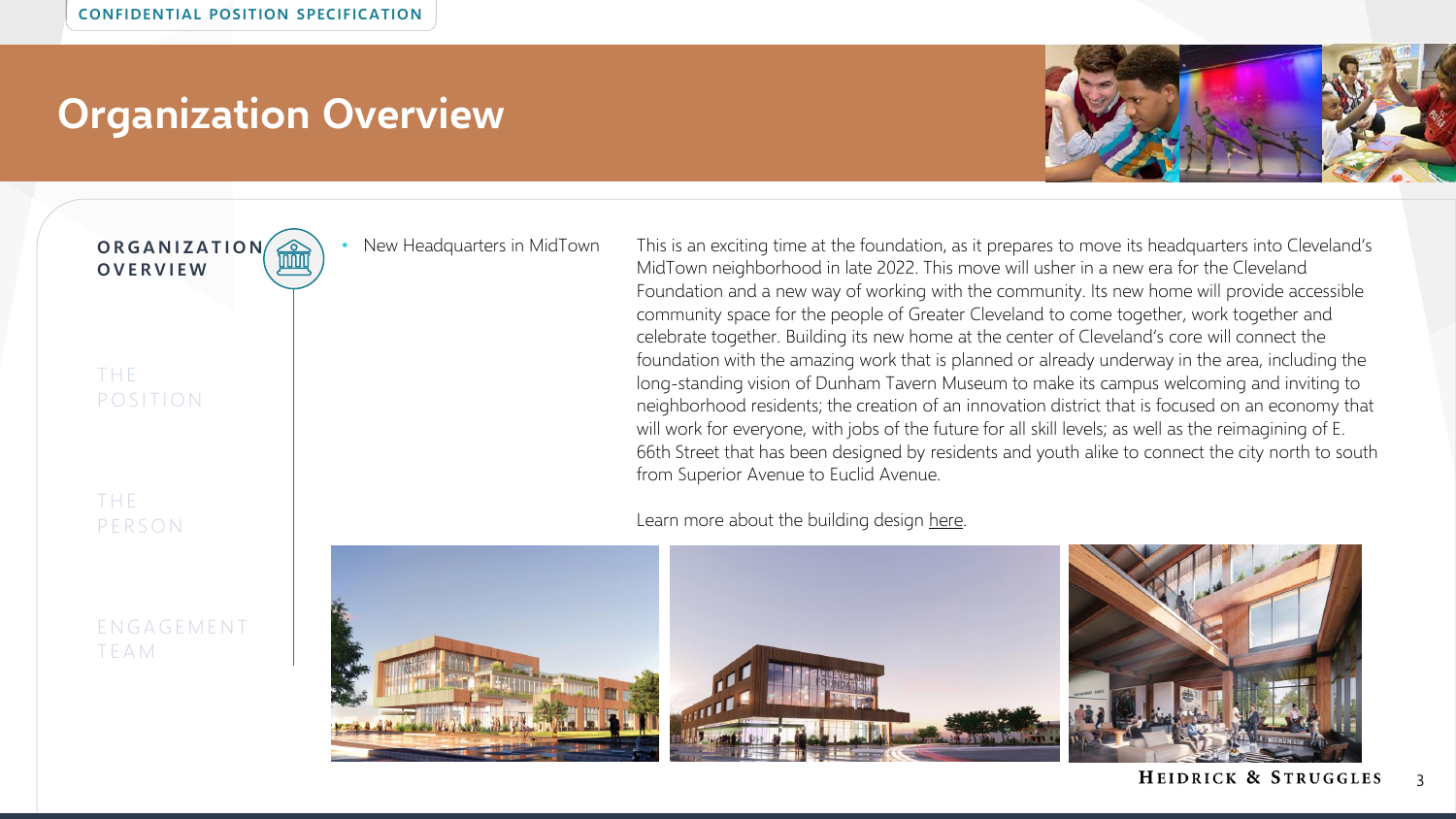

**O R G A N I Z A T I O N**  窳 **O V E R V I E W**

T H E P O S I T I O N

#### T H E **PERSON**

E N G A G E M E N T T E A M

New Strategic Direction It is not just the foundation's physical space that is changing. The Cleveland Foundation is [developing a new strategic direction t](https://www.clevelandfoundation.org/2021/09/a-commitment-to-working-with-the-community-our-strategic-direction/)o guide its work over the next decade. The process began before the pandemic, and the experiences of the past two years months have only strengthened its conviction that it must work in close partnership with the entire community to respond to immediate needs as they emerge, while also focusing on how to address the root causes of persistent issues like generational poverty and racial injustice. After months of deep listening in the community, and through partnership between the foundation's board and staff, the organization has aligned on three strategic impact areas to guide its work: fostering inclusive economic prosperity; creating pathways to opportunity; and building and sharing power.

> This new strategic direction is about more than just grantmaking – it's an enterprise-wide strategy that seeks to coordinate its goals and impact in every facet of its work – the way it communicates, the people it hires, the investments it makes, and more. Instead of a rigid plan that sets a particular course over the next decade, the foundation wants this strategy to be evolving and continuously informed by the community. Its north star will be its values as an organization and its commitment to work with the entire community toward shared goals.

• The Foundation's History Learn about the foundation's history [here](http://www.clevelandfoundation100.org/?utm_source=100&utm_medium=redirect&utm_campaign=centennial).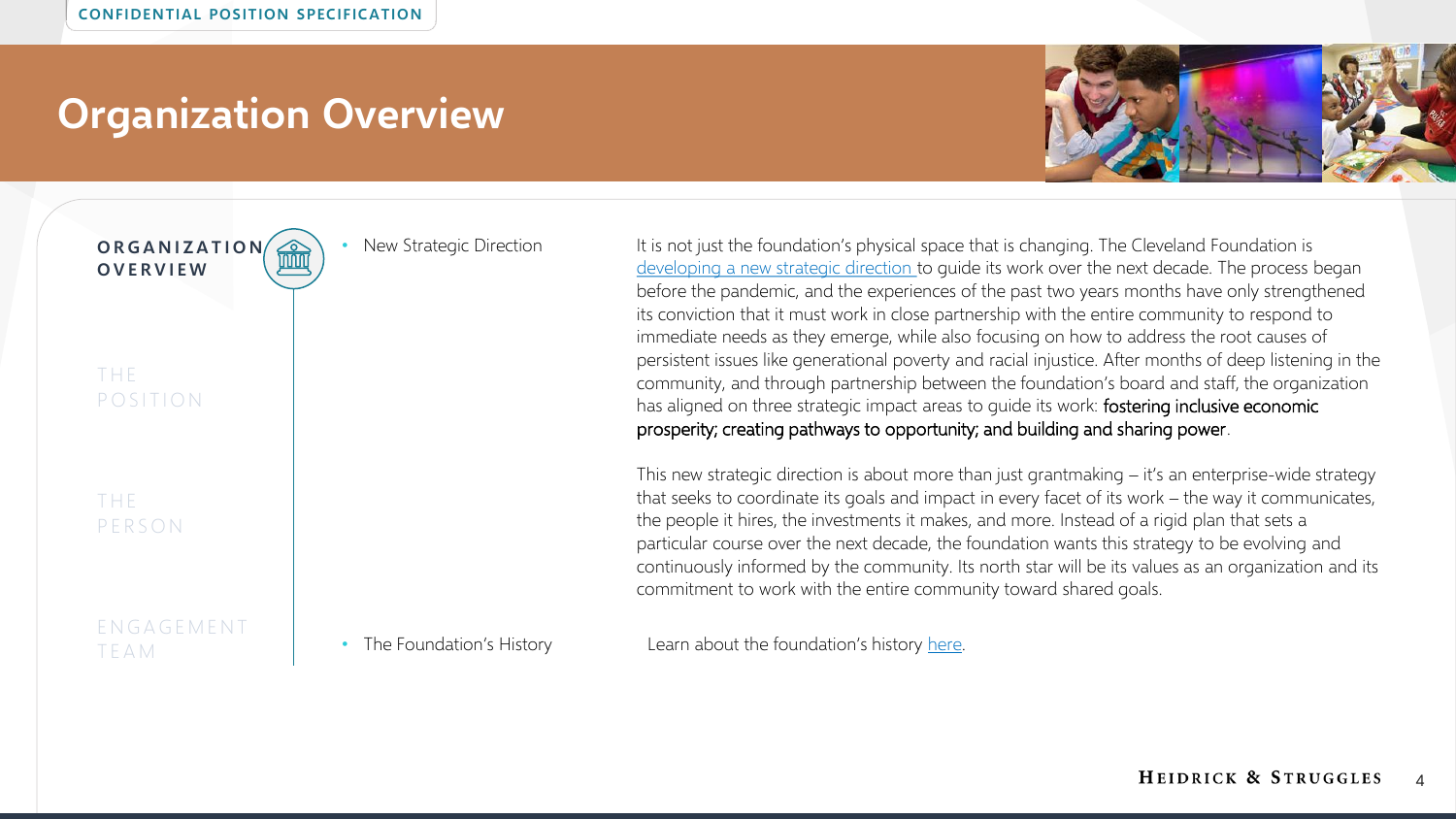

**O R G A N I Z A T I O N**  窳 **O V E R V I E W**

T H E P O S I T I O N

T H E **PERSON** 

E N G A G E M E N T T E A M

• Social Impact Investing Program The Cleveland Foundation is a national leader in social impact investing. In 2019, the foundation announced a commitment to allocate \$150 million in social impact investing capital by 2022, exceeding that goal two years earlier than expected. The program is among the largest community foundation social impact investing initiatives in the country. As such, it stands to influence the market and the practice of social investing in addition to its primary purpose of advancing Northeast Ohio's economy and its place-based mission. The Cleveland Foundation defines social investments as opportunities that align social good with financial return to bring about social change. Its long-term social impact investment objective is to achieve a meaningful impact that benefits the social health of the community and preserves or recycles capital while achieving a positive real return on loans and investments.

Learn more about the social impact investing program [here.](https://www.clevelandfoundation.org/grants/impact-investing/)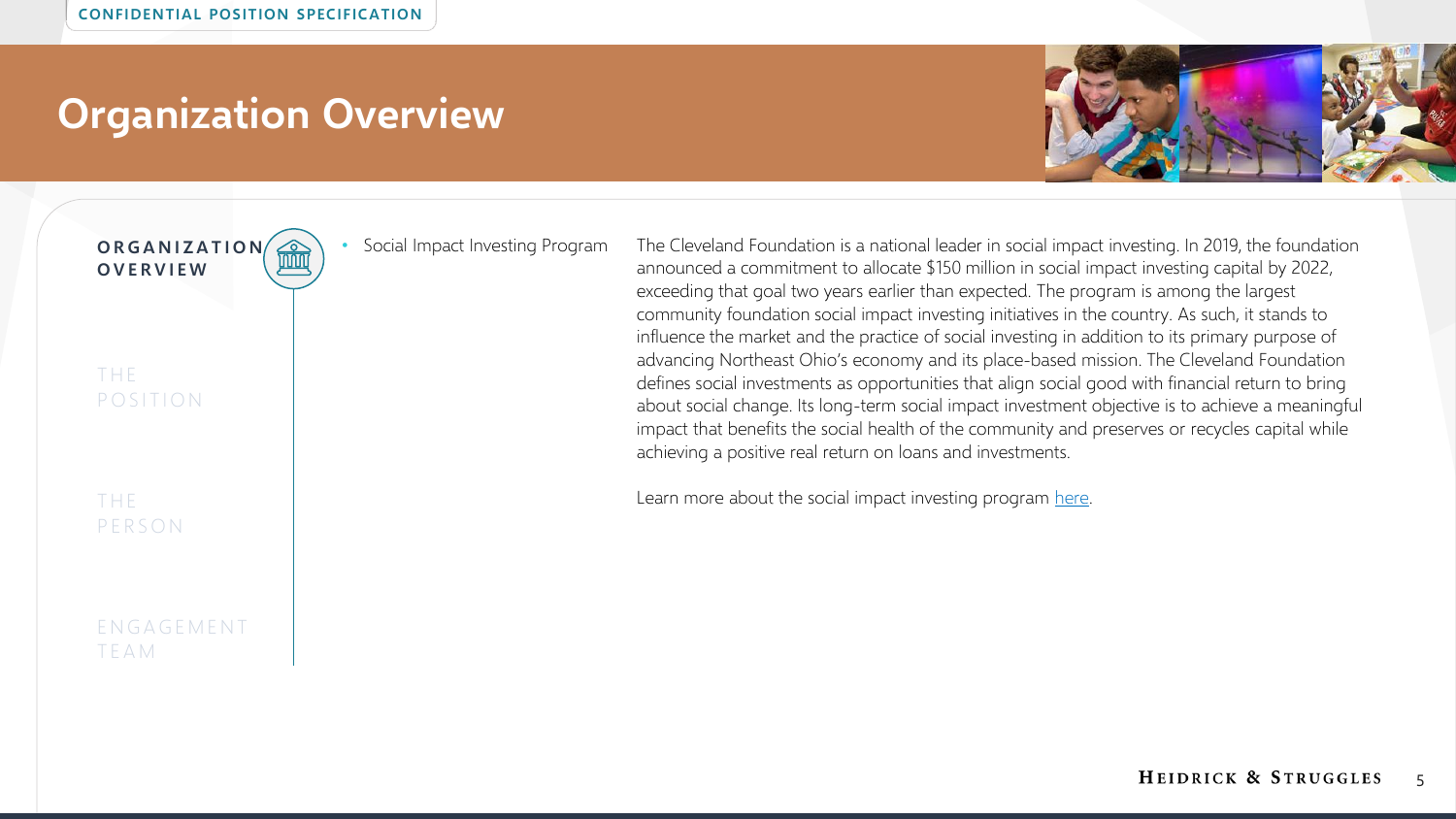• Commitment to Racial Equity and

Justice



**O R G A N I Z A T I O N O V E R V I E W**

T H E P O S I T I O N

T H E **PERSON** 

#### E N G A G E M E N T T E A M

The Cleveland Foundation has a longstanding commitment to promoting racial equity engrained in its grantmaking and community engagement initiatives, heightened by the recent national reckoning on systemic racism. The foundation wants to operate in a way that reflects the entire community and disrupts the forces of systemic racism at every turn. To do this, the foundation is looking at the ways it can promote racial justice across the organization and its work – the grants it makes, the partners with whom it works, the people hired, how it communicates, how it can invest its money, its culture, policies and practices.

In recent years, the foundation has partnered with **ThirdSpace Action Lab to support access to** workshops presented by the Racial Equity Institute (REI). Every Cleveland Foundation board and staff member has participated in these workshops, and more than 10,000 citizens within the community and beyond have participated in at least one of REI's workshops. These participants represent more than 800 organizations across the region.

In 2020, the foundation launched the [Cleveland Black Futures Fund](https://www.clevelandfoundation.org/grants/black-futures-fund/), which has since amassed more than \$4.3 million to invest in and strengthen Black-led and Black-serving social change organizations. It also leveraged its full investment portfolio to advocate for progress in diversity among investment managers and corporate boards, which you can learn more about [here](https://www.clevelandfoundation.org/2021/09/cleveland-foundation-leverages-portfolio-to-build-diverse-representation-in-the-investment-industry/).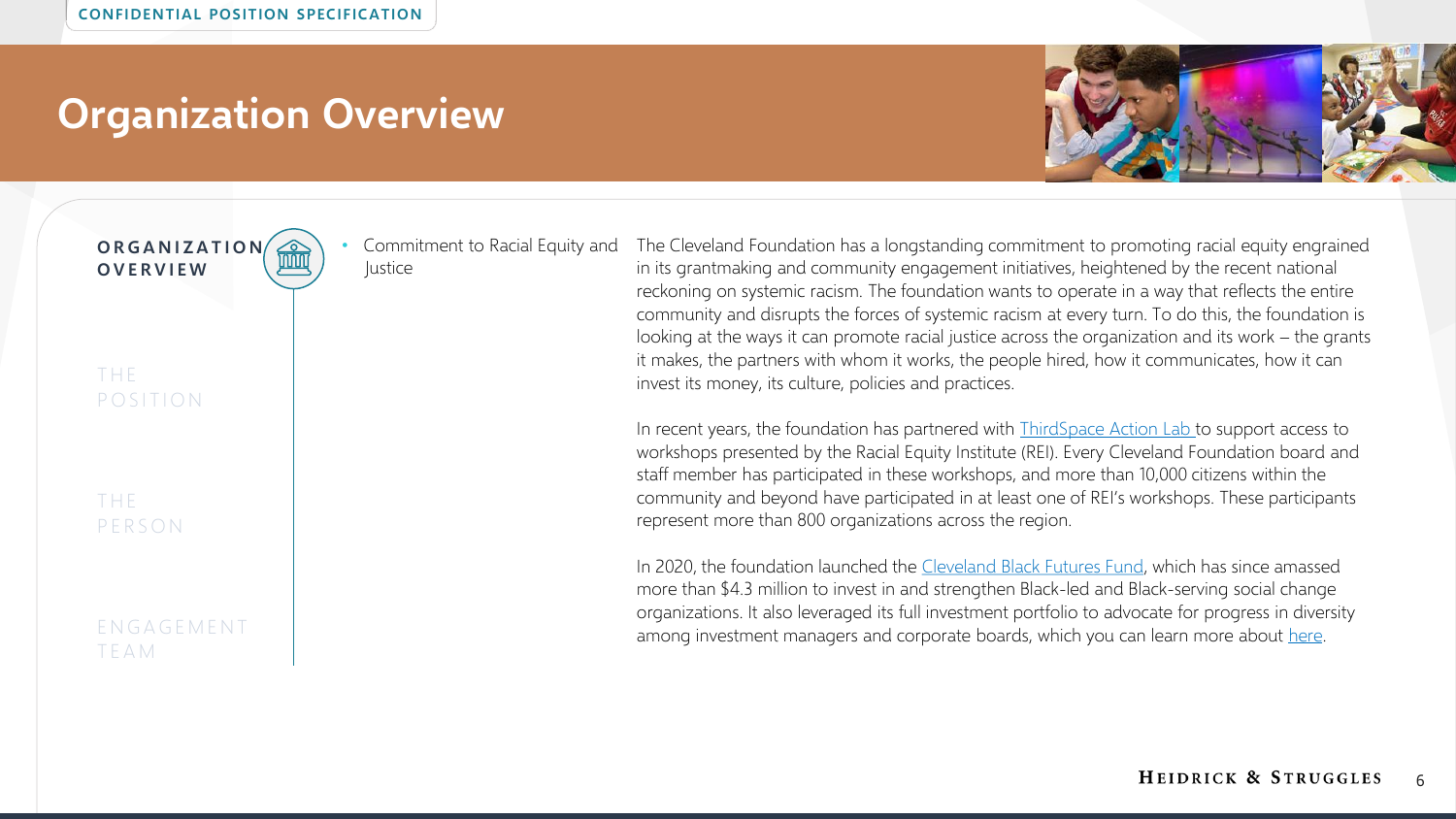

#### ORGANIZATION O V E R V I E W

**T H E P O S I T I O N**

T H E **PERSON** 

T E A M

E N G A G E M E N T

• Role Senior Vice President, Advancement

• Location Cleveland, Ohio

• Reports To **[Ronald B. Richard](https://www.clevelandfoundation.org/about/staff/), President and Chief Executive Officer** 

**Direct Reports Advancement Team** 

- General Counsel & Senior Director, Gift Planning
- Senior Director, Development & Philanthropic Initiatives
- Senior Director, Advancement Equity Initiatives
- Director, Philanthropic Services
- Executive Assistant

• Position Summary The Cleveland Foundation seeks a creative and innovative fundraising leader to serve as its Senior Vice President, Advancement to lead the foundation's philanthropic efforts and donor services team during an exciting time in the organization's history. As the Foundation launches a new strategic plan and moves into a new headquarters, the SVP, Advancement will be a key part of the organization's growth and will have responsibility for shaping and implementing the Foundation's fundraising strategy and donor services program.

> The SVP will implement a targeted fundraising strategy and increase community presence; refine and maintain a donor services program that provides a standard array of services for various donor and committee-advised funds and supporting organizations, etc.; and serve as an officer of the foundation, member of the Foundation's senior management team, and senior advisor to the President and CEO.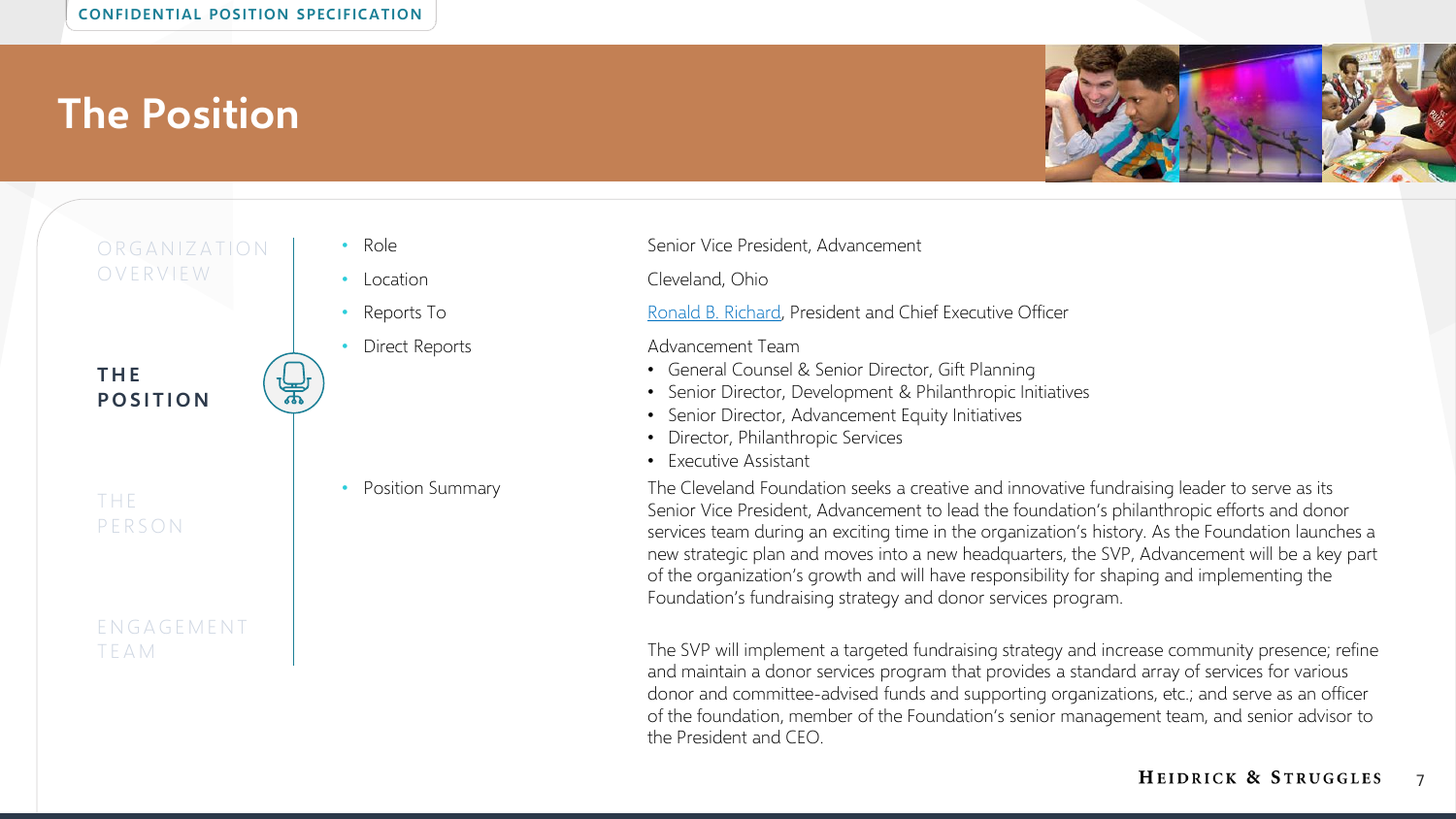

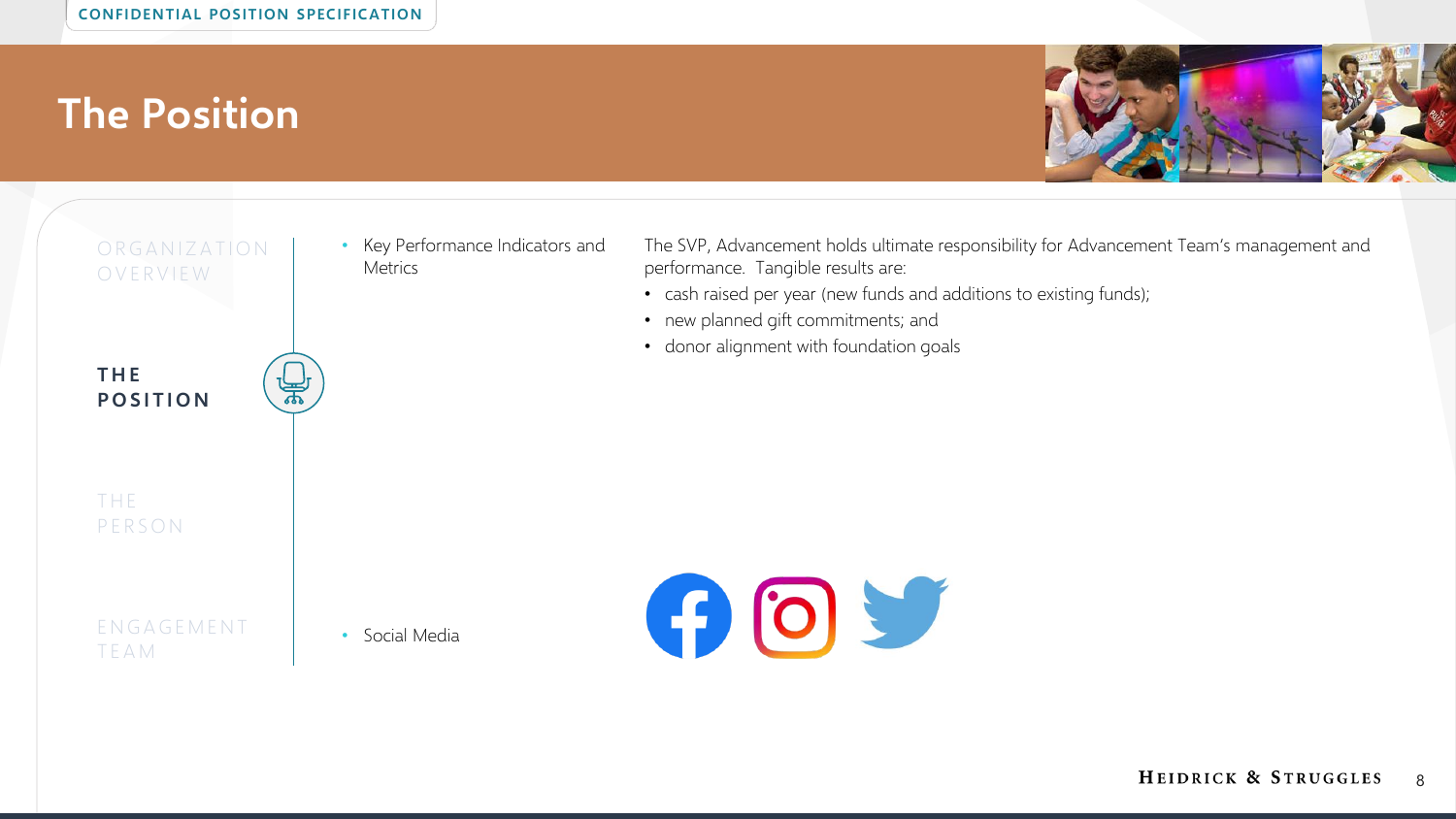



#### **Responsibilities Construction STRATEGY AND VISION**

- Update the Advancement strategy, in alignment with the Foundation's overall strategic planning. Align management of the team to the strategy. Realign staff to add capacity for strategic planning implementation, while at the same time maintaining current levels of dollars raised and new planned gift commitments secured. Identify and create new strategies for attracting new donors, new DAF opportunities, non-cash asset donations, and new pipelines for younger and more diverse donors.
- Update the Advancement Strategy in relationship to the Foundation's move to Midtown. Create and executive the vision for the new Center for Philanthropy in the Foundation's new HQ. Including the integration of the Foundation for Philanthropy Younger Donor Cohort Model across and with the Foundation's leadership programs and across the enterprise. Include Midtown community partners as well as major corporations in cohort classes.
- Collaborate with Executive Committee colleagues, particularly Marketing and Finance, on identifying and implementing new approaches that expand opportunities for Advancement to attract new donors.
- Maintain a SWAT analysis of trends in the field, products, and competition. Revisit pricing programs that are competitive and creative to attract donors. Align fees with objectives and return on resources deployed and align staff commensurate with revenue.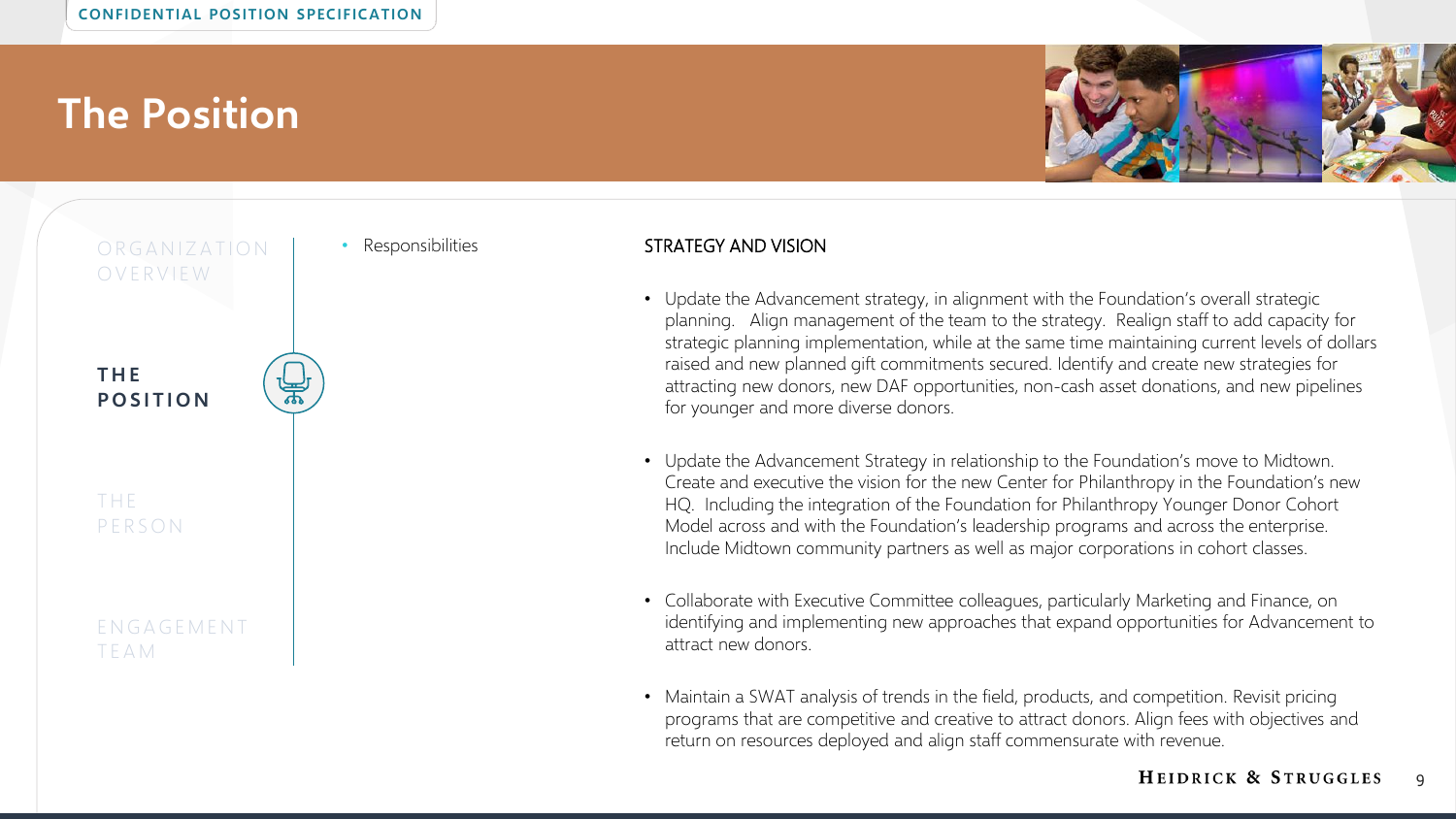



#### • Responsibilities (continued) STRATEGY AND VISION (continued)

- Ultimate responsibility for implementation of major new initiatives related to "Foster Economic Prosperity," including focus on building donor and organizational participation in the SRI and REI pools.
- Ultimate responsibility for implementation of major new initiatives related to developing a more diverse donor base including building out "Friends of the AAPC," as well as outreach to BIPOC-led orgs.
- Ultimate responsibility for implementation of major new initiatives related to "Groundwater & Narrative Shift," including educating donors regarding REI and TCF work in this space.
- Serve as a member of the Foundation's senior management team and executive committee.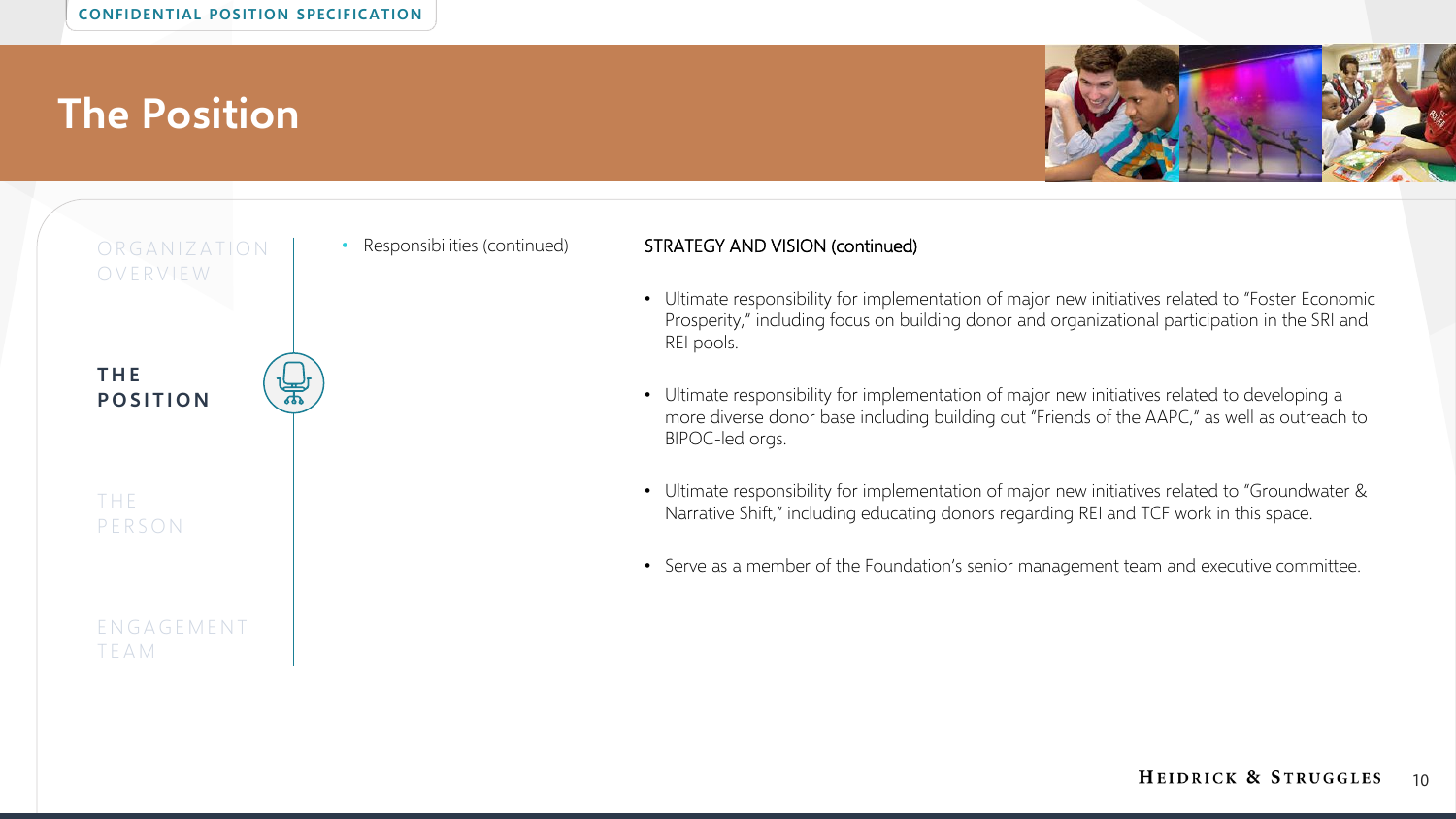



#### • Responsibilities (continued) PEOPLE MANAGEMENT and COMMUNITY INVOLVEMENT

- Provide consistent developmental support and quidance to direct reports to ensure that they have the tools, information and coaching necessary to carry out their work at the highest level. Create an inclusive, equitable, rewarding environment that focuses on regular and clear communication around individual expectations, team and organizational developments and objectives; mentoring, developing and challenging employees; and resolving employee issues.
- Direct and manage department staff, activities, and budgeting, including: 1) processing and counting planned gifts; 2) processing new gifts; 3) implementing and directing prospect research and profiling systems; 4) continuous refining of departmental marketing and written materials; 5) maintaining database recordkeeping systems; 6) developing annual department budget and monitoring expenditures; 7) plan and execute events for donors and intermediaries
- Oversee Senior Director, Advancement Equity Initiatives with overall leadership of the African American Philanthropy Committee (AAPC), including biannual Summits. Incorporate themes from strategic plan in meeting agendas.
- Oversee Senior Director's leadership of new initiative-based fundraising across the three impact priorities. Participate on task force. Provide support for Senior Director as needed.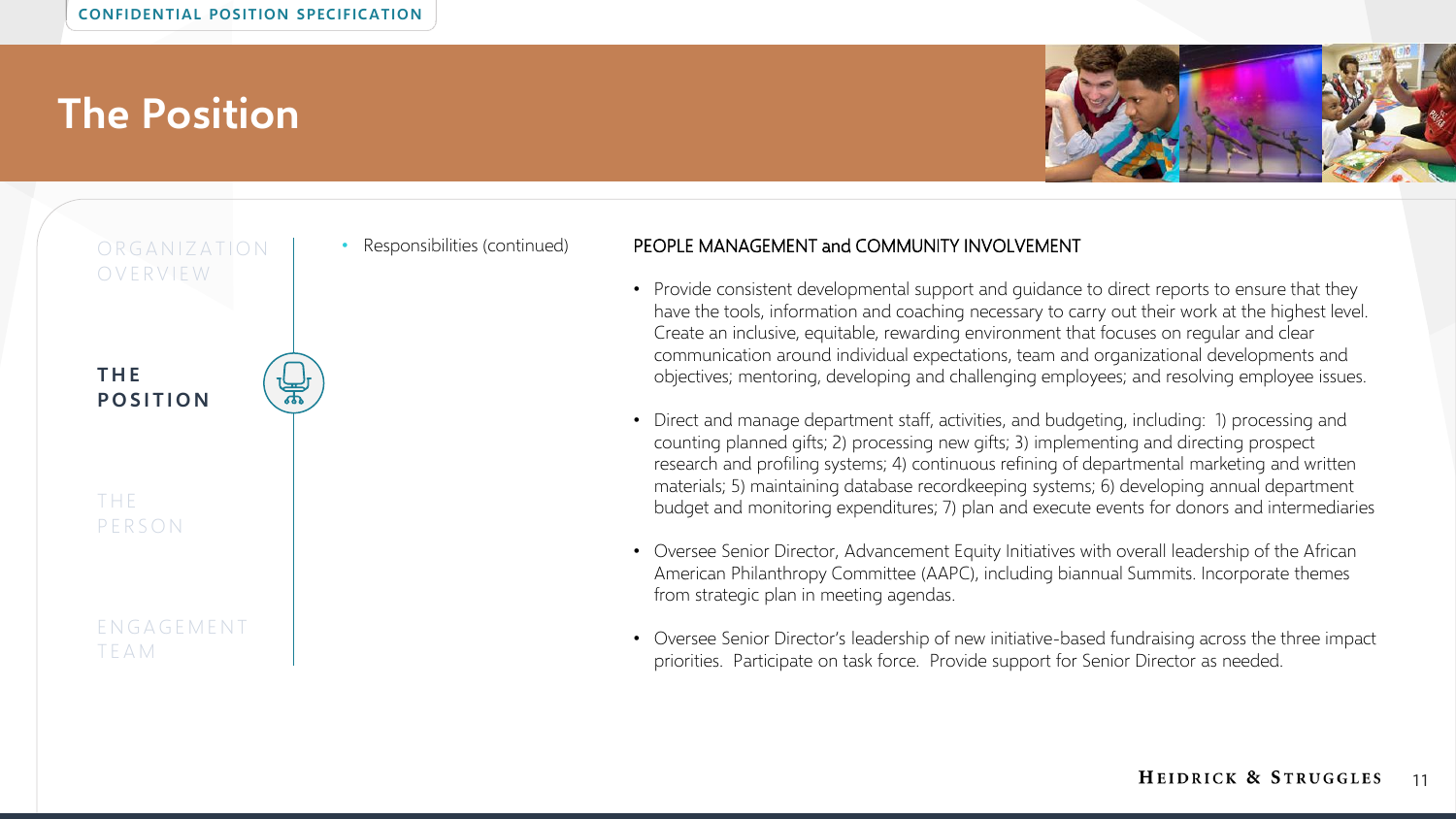



#### Responsibilities (continued) PEOPLE MANAGEMENT and COMMUNITY INVOLVEMENT (continued)

- Lead the Advancement Team in developing presentations that align with the overall fundraising strategy and tie in strategic goals.
- Represent the Foundation, and staff the CEO and other community leaders, as needed, in raising funds for major community-wide initiatives (e.g. Say Yes Cleveland) and foundationspecific initiatives (e.g. new headquarters building and other developments in Midtown).
- Represent the Foundation at the local and national level (e.g. Amelia Group peers from community foundations with AUM greater than \$1 billion).
- Represent the Foundation in national and state advocacy initiatives related to legislation affecting community foundation fundraising (e.g. tax changes, new restrictions for DAFs, etc.).
- Develop a substantive knowledge, and recognized standing locally in the development field, as well as regionally/nationally in the foundation field.
- Collaborate with, provide support to, and prepare materials for, members of the Board of Directors.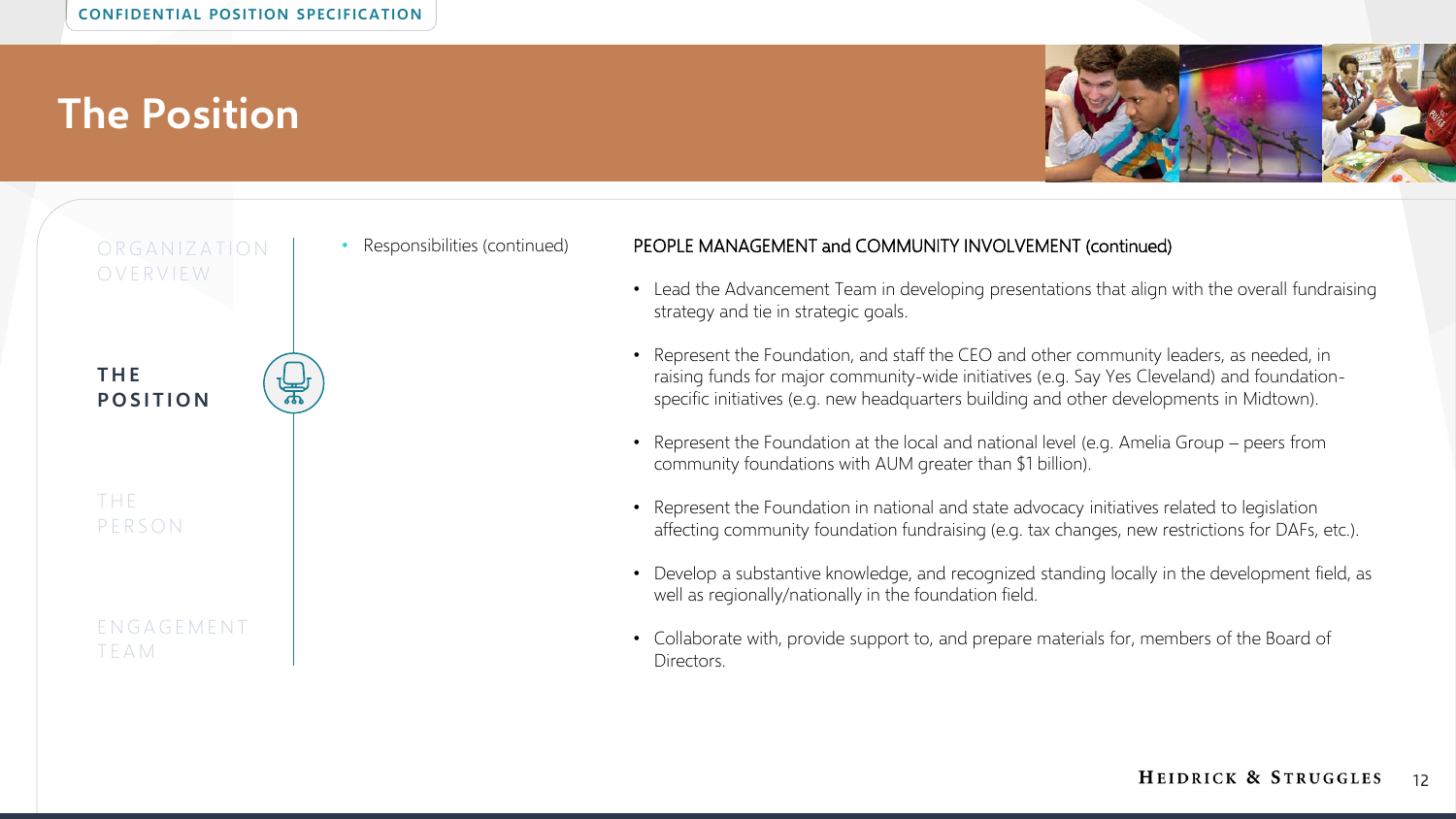



#### Responsibilities (continued) **ADVANCEMENT EXECUTION**

- Develop and maintain contact with a broad cross-section of current and potential donors and professional advisors through personal visits and calls, intermediary presentations, seminars, workshops, donor events. Cultivate ideas on how to align their giving with the foundation's strategies.
- Oversee the Philanthropic Services team and its donor services program that provides a standard array of services for various donors and their funds. Lead donor services staff members in their work with ongoing stewardship of individual, organizational, and planned gift donors. Lead team in identifying existing donors with capacity to add to their funds, and/or establish additional funds, and then working proactively with these donors to increase their investment with the Cleveland Foundation.
- Oversee development and outreach efforts and donor messaging and communications led by the Senior Director, Philanthropic Initiatives. Mentor and collaborate with EC staff in this area to ensure that goals around board cultivation, community outreach and cultivation of new prospects are in line with the strategy of the advancement team to ensure the successful achievement of all goals in this area.
- Oversee the Gift Planning team to proactively seek referrals from professional advisors, whose clients will become donors to the Cleveland Foundation. Periodically review gift services and align their fees in accordance with resources needed to sustain the activity.
- Utilize CEO and other Foundation leadership, as appropriate, in cultivating high level prospective donors and in expanding relationships with current high-level donors.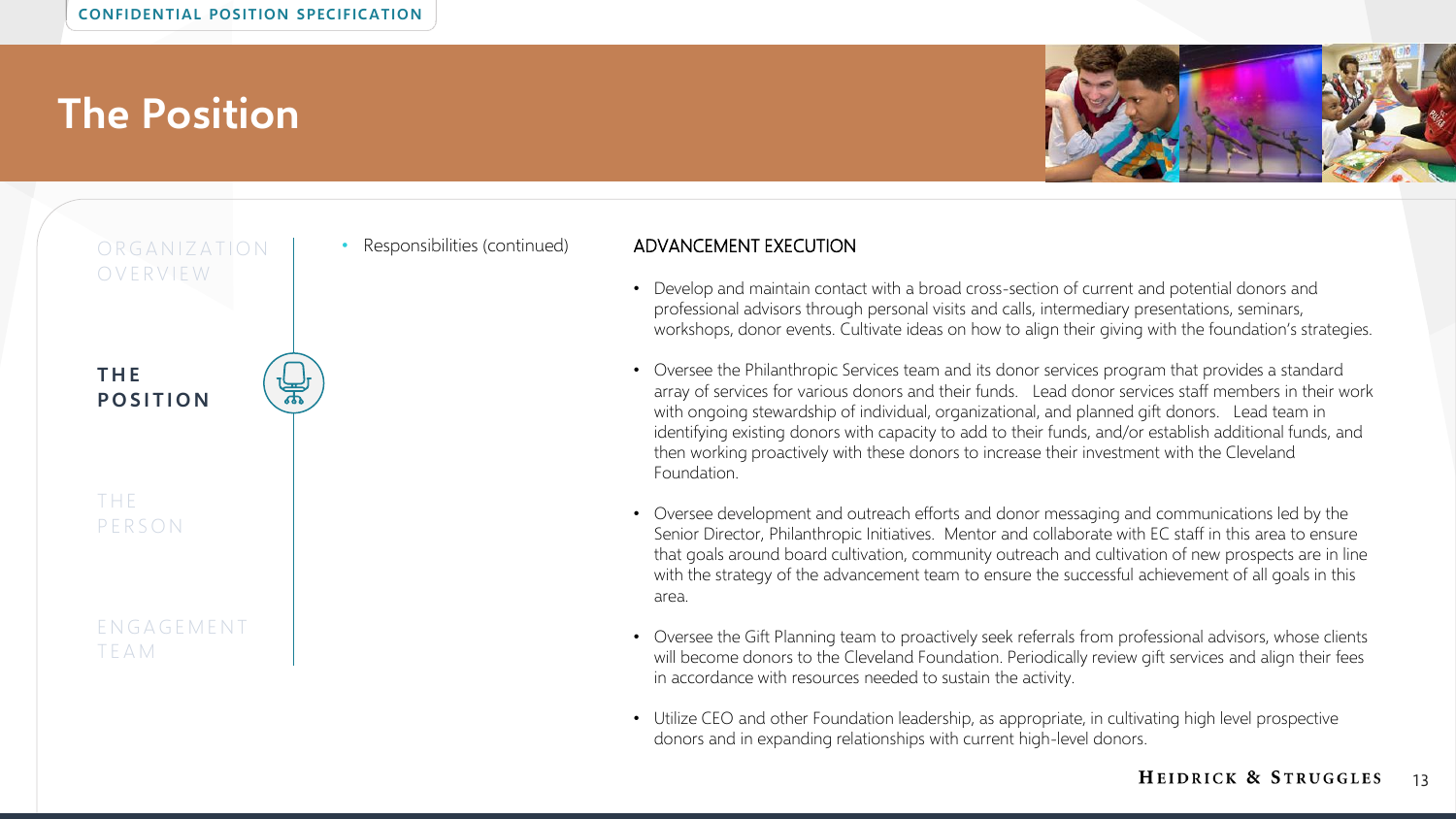#### **The Person**

T E A M



ORGANIZATION O V E R V I E W **T H E P O S I T I O N** T H E **PERSON** E N G A G E M E N T

• Pivotal Experience & Expertise **Fundraising and Development Expertise**: 10+ years of experience working in a highperforming fundraising team with a track record of demonstrated success as a visible and credible leader, who has built successful internal and external relationships in a philanthropic or professional services organization. Knowledge and experience in major gift fundraising, as well as the financial/legal aspects of planned giving. Expertise in creating and executing creative and innovative donor relations strategies or partnerships.

> Leadership and Operational Management: Exceptional capacity for managing, leading, and developing people to successfully achieve collective goals and objectives. Experience working as part of a multidisciplinary team and working effectively with persons and communities from diverse cultural, social, and ethnic backgrounds. Proven ability to work in a complex environment requiring significant collaboration. Outstanding people skills and excellent written and oral communication skills. Strong planning and organizational skills, with the ability to think strategically in the design and execution of programs. Unquestionable integrity, ethics, and superior judgment.

> Mission and Community Orientation: An intellectual curiosity and passion for the mission of the Cleveland Foundation combined with an orientation for working alongside with and in communities whom the foundation serves. Knowledge of the Greater Cleveland business, philanthropic, and not-for-profit community would be additive.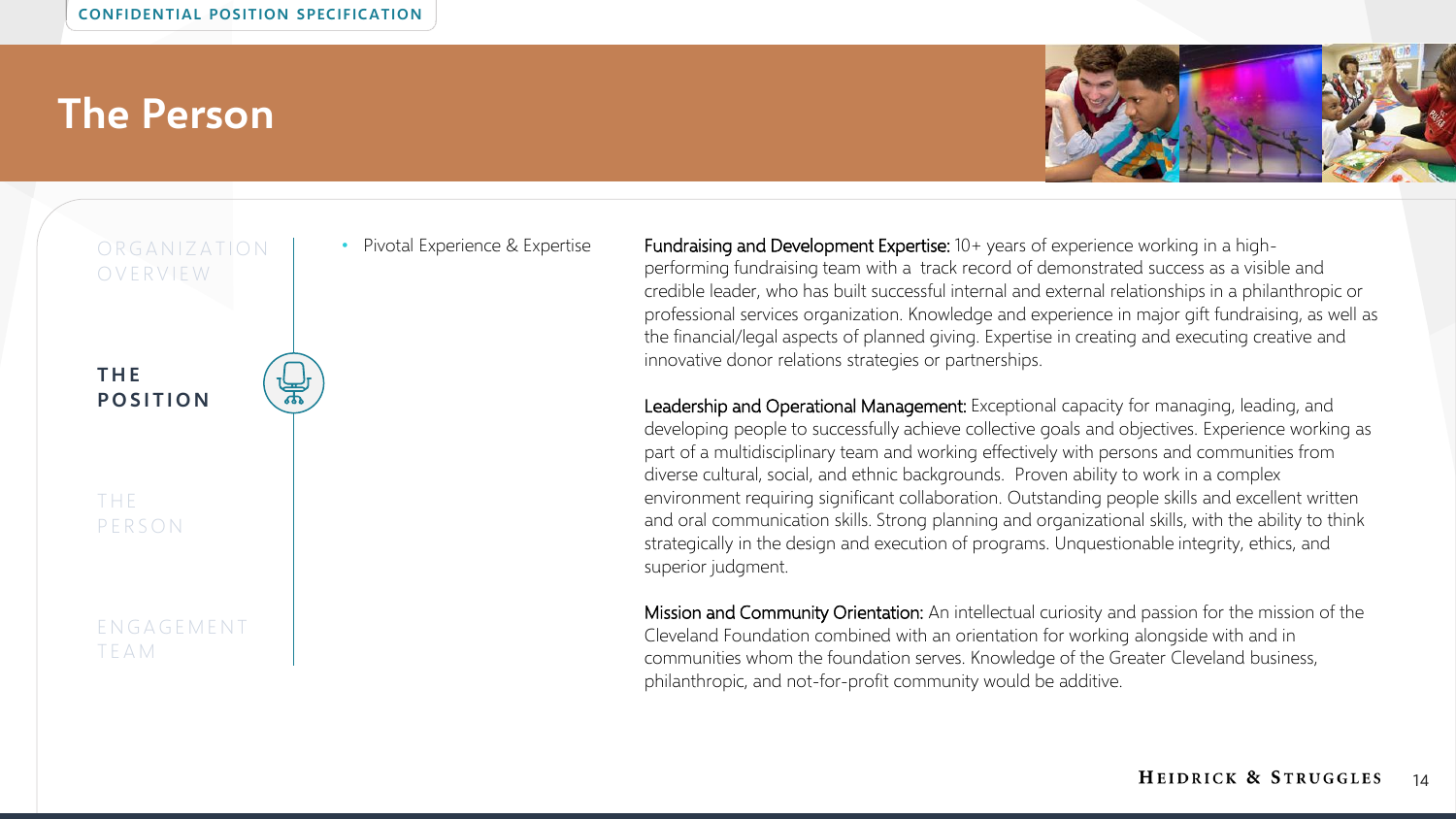### **The Person**





• Culture Impact **Collaborative:** Demonstrated experience collaborating across organizations and within communities to effect change.

> Relationship Builder: Demonstrated ability to build relationships, networks, and partnerships, both internally and externally.

> Ethics, Integrity, Humility: Humble, low ego and transparent; open to learning and understanding existing culture and history; exercises good judgment.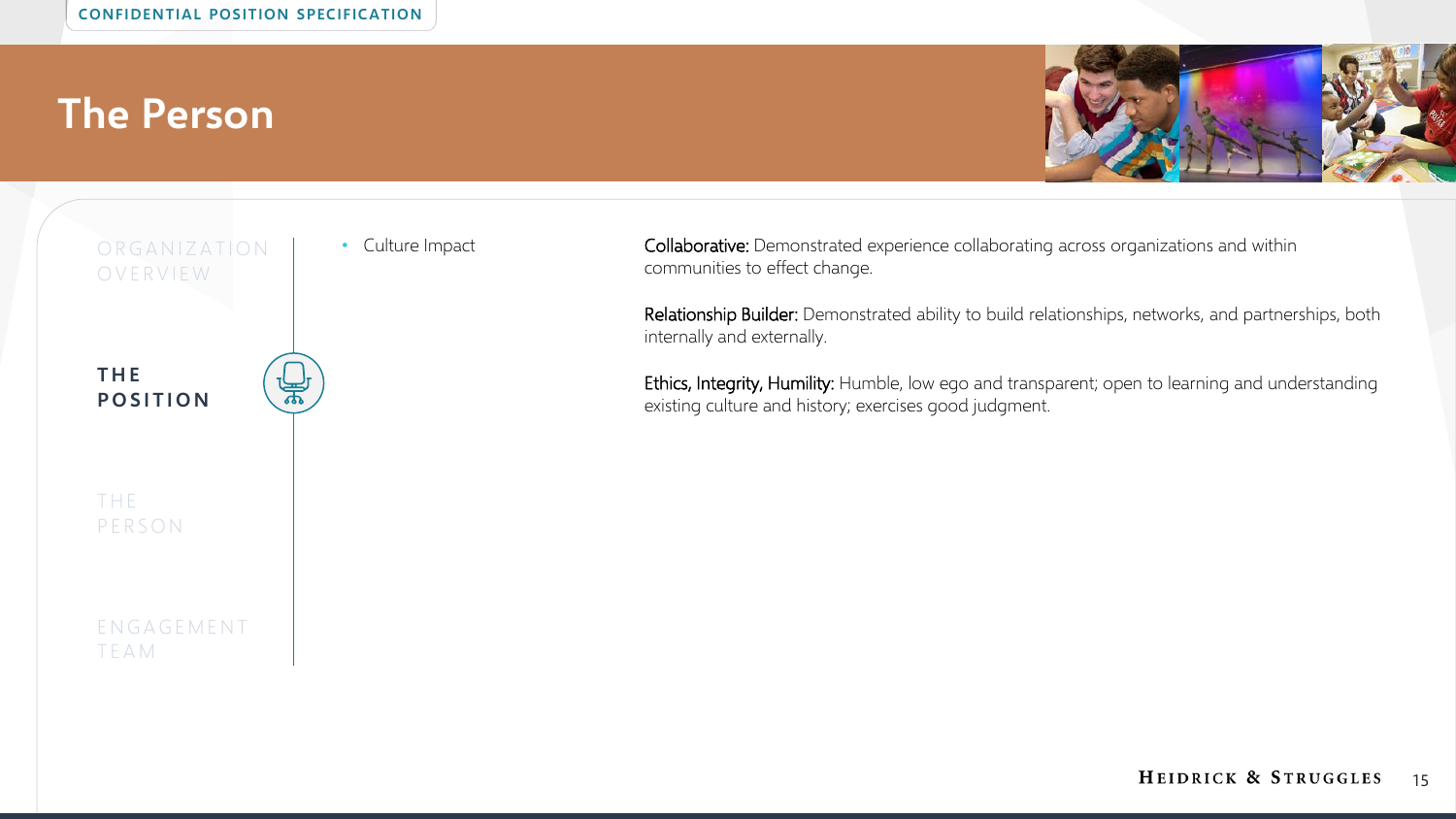### **The Foundation**



#### ORGANIZATION O V E R V I E W

#### **T H E P O S I T I O N**

T H E **PERSON** 

E N G A G E M E N T T E A M

The Cleveland Foundation makes internal pay equity a priority for individuals across all positions. Based on the foundation's salary program, estimated annual salary for this position may be anywhere between \$232,000 to \$275,000, based on the academic, professional and community experiences and credentials of a candidate. The foundation offers an exceptional benefits package including medical, dental, vision, identity theft, and life and disability coverage, a comprehensive wellness program, an employee assistance program, a fully vested 403(b) retirement plan, ten paid holidays and, for non-exempt positions, 15 days of vacation and 12 sick days, prorated the first year of service based on date of hire.

PAY AND BENEFITS

#### COMMITMENT TO DIVERSITY, EQUITY AND INCLUSION

The Cleveland Foundation exists to enhance the quality of life for all citizens of Greater Cleveland. The ability to carry out our mission and to foster our commitment to diversity, equity and inclusion can best be pursued if our workforce, grantees, donors, partners and governing body are inclusive of individuals of diverse backgrounds, beliefs and perspectives.

We believe that diversity encompasses, but is not limited to, age, color, education, ethnicity, family or marital status, gender, gender identity or expression, language, national origin, physical and mental abilities or characteristics, political affiliation, race, religion, sexual orientation, socio-economic status, veteran status, and/or other characteristics that make an individual unique.

The Cleveland Foundation is committed to equal employment opportunities for all.

#### **NOTE**

The Cleveland Foundation staff will return to the office at least two to three days per week beginning April 4, 2022. The Cleveland Foundation requires all employees to be fully vaccinated against COVID-19 and provide valid proof of vaccination, unless a documented medical or religious exemption is approved. All information provided will be kept strictly confidential.